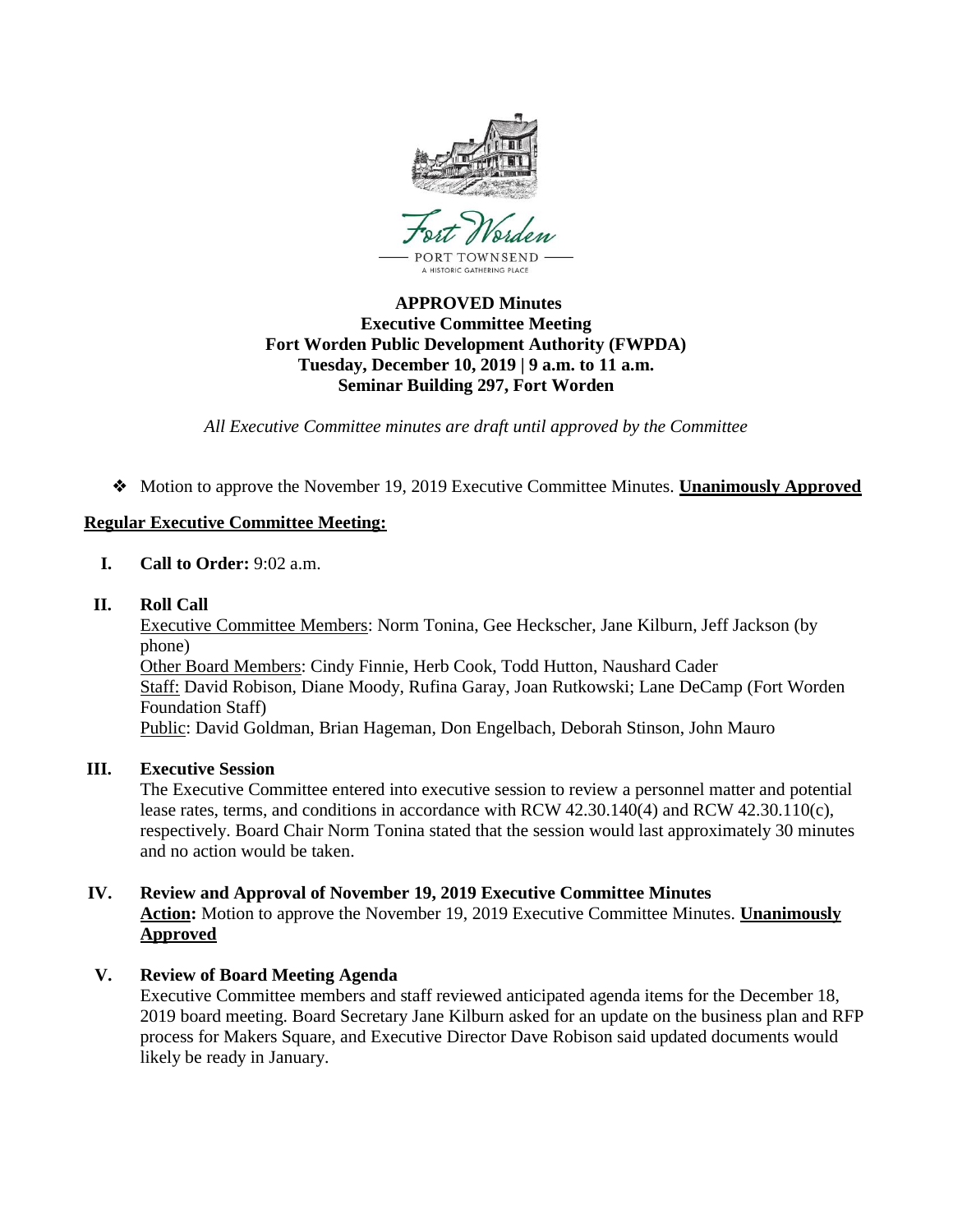#### **VI. Review of Cash Flow Report**

Chief Financial Officer Diane Moody reviewed the Cash Flow report (see packet on website). She noted that not much has changed in the three weeks since the Executive Committee last met. A slight decline in anticipated revenue has lowered the PDA's cash position, but payments due by year end and other activity will increase the projected cash position for January. Moody and board member Naushard Cader reviewed what items fall into the "general operating" category, and Moody said it includes all general expenses, such as permit costs, credit card processing fees, and cost of goods for all hospitality services.

#### **VII. Staff Update & Board Discussion**

#### ● **Construction Projects Update**

Robison provided an update on major construction projects. Bond financing through Kitsap Bank has helped fund infrastructure work to support the 19 glamping units and building 288, he said. As reported earlier, Robison said, the bids received for the tent platform work and building 288 construction were much higher than anticipated, and value engineering efforts have not lowered those numbers enough. The PDA is considering having its own crew perform the work with oversight from an experienced carpenter/contractor who would be hired as a temporary employee, he said. State Parks Area Manager Brian Hageman noted the need to coordinate the timing of the opening with the return of water service to the area for the spring.

Robison also reported that the PDA is pursuing funding for seasonal workforce housing in a wing of building 203. He added that in the offseason the wing might provide accommodations for other uses, such as guests for partner programs. Robison said a Jefferson County public infrastructure grant is providing \$150,000 for the project, which is estimated to cost \$602,000. The PDA is seeking additional grant funding from the Department of Archaeology and Historic Preservation to address ADA access needs and building code deficiencies and to upgrade bathroom facilities. Robison said he anticipates having an in-house construction team perform most of the work in fall 2020.

Robison distributed a comic strip about the area's homeless issue that ran in *The Leader*; he also shared information provided to *The Leader* in response to their question about why Fort Worden isn't used to shelter homeless people (see packet on website). The summary states that the PDA cannot offer temporary housing for the homeless without amendments to its master lease with Washington State Parks and amendments to its charter with the City of Port Townsend. The PDA is accountable to its mission to operate the campus as a lifelong learning and conference center. Robison encouraged board members to read the handout so that they can help people understand campus use restrictions. Robison noted that a housing effort in Bellingham was organized by the City of Bellingham in partnership with a social service agency; the key piece to such an effort is being able to provide social services and 24/7 staffing with housing, he said. PDA leaders are concerned about the homeless issue in the region but recognize that Fort Worden does not have the staffing, skills, or ability per its charter and lease to provide support on campus. Finnie said that during severe weather events, the PDA might look into whether it can provide short-term housing on a small scale. Board member Todd Hutton stated that it's important for the PDA to be part of the broader conversation about affordable and homeless housing issues.

## ● **Leasing Update**

Chief Strategy Officer Rufina Garay provided an update on work with partner representatives to